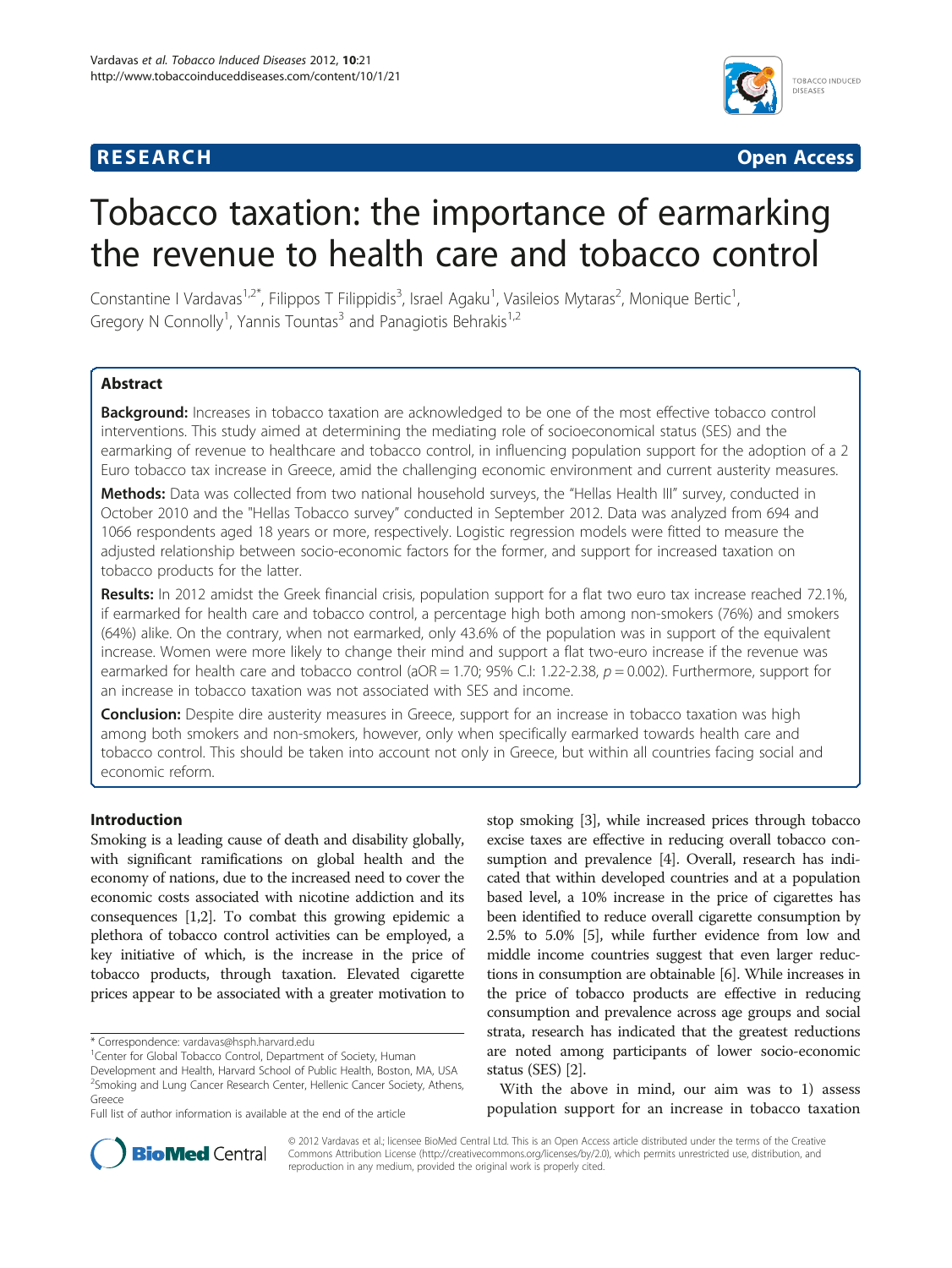in Greece during the period of 2010 to 2012, 2) to investigate determinants of support and to test the hypothesis that socio-economic status might act as a significant predictor of support for policies that propose to increase tobacco taxation. Finally, 3) assess the population factors that influence the change of opinion to support a tax increase, if the revenue is earmarked for tobacco control activities and health care, in comparison when this revenue is not earmarked.

# Methods

Data was collected through two nationwide surveys: the Hellas Health III Survey in 2010 and the Hellas Tobacco Survey, in 2012, herein referred to as the National Survey 2010 and 2012, respectively).

# Hellas health III survey (National Survey, 2010)

The national household survey "Hellas Health III" was conducted in Greece in October, 2010. The designed survey sample consisted of 1,000 individuals, aged 18 years or more, that lived in urban (2,000 or more inhabitants) and rural areas (less than 2,000 inhabitants) of the country and in each of the 13 geographical regions. Respondents were selected by means of a three stage, proportional to size, sampling design. At the first stage, a random sample of building blocks was selected proportionally to size based on the 2001 Population Census. At the second stage, in each selected area of blocks, the households to be interviewed were randomly selected by means of systematic sampling. Any person or group of persons living in a separate housing unit was considered as a 'household' unit. At the third stage, in each household, a sample of individuals 18 years old or more was selected by means of simple random sampling [\[7\]](#page-4-0). The sample was representative of the Greek population in terms of age and residency. The final outcome -support for an increase in tobacco taxation- was measured in 694 respondents (out of the initial 1000 individuals) with 306 missing observations, due to the positioning of the specific subset of questions within the questionnaire (located in the final section). However, the final respondents' age, gender, residence or socioeconomic status did not differ to that of the entire population.

Participants were classified as current cigarette smokers if they indicated that they smoked any cigarettes (including hand-rolled and other forms of tobacco products), any day during the past month. Respondents were requested to note their support for a potential increase in tobacco taxation, through the question "Are you in favor of an increase in tobacco taxation?", to which respondents could answer either: yes, probably yes, probably no and no. Positive (supportive) responses were grouped together (yes and probably yes),

as were negative (no, probably no). Within the 2010 survey, SES was defined using a 3-point scale (high, middle and low SES) adapted from the 8-point ESOMAR social grade index based on the combination of the occupation and terminal education of the main income earner of the family. Based on the above, the respondents were classified into one of the following categories: A, B, C1, C2, D, E1, E2, E3. Participants in this study were grouped as high (A,B) vs. middle (C1/C2), vs. low (D/E responses), and high vs. middle/low.

## Hellas tobacco survey (National Survey, 2012)

The Hellas Tobacco Survey was conducted via phone in October 2012. The sample was representative to the population of Greece in terms of residence, and consisted of 1066 individuals aged 18 years or more. Participants were classified as smokers if they responded that they smoked any day during the past month. Income level was assessed with the question "with your current income, would you say that you make ends meet very easily, easily, difficultly or very difficultly". People who responded "easily" and "very easily" were considered to be in the higher income group, those who responded "difficulty" and "very difficultly" in the lower income group. Support for cigarette tax increases was assessed with two questions; "do you support an increase of tobacco tax by two euros?" and the second one was "do you support an increase of tobacco tax by two euros, if the revenue were used to improve health care and to prevent youth from smoking?". Individuals who would not support a tax increase unless the revenue were used to improve health care and to prevent youth from smoking, were also identified.

# Statistical analysis

Bivariate analyses were conducted using the chi squared test to determine the unadjusted relationship between support for an increase in tobacco taxation (for the 2010 survey) or for support of a two euro tax increase (for the 2012 survey) and covariates. For the 2010 National Survey data, variables that attained a significance level of  $p = 0.2$  in the bivariate analysis were included in the final model, and included age and current smoking status. Also, other socio-demographic variables were included apriori into the model (residence, gender). Finally, logistic regression analyses were performed to determine the adjusted relationship between the outcomes of interest and the covariates, adjusting for age, gender and residence. For the 2012 National Survey data, three different logistic regression analyses were performed, one for each of the following variables: support of a two-euro tax increase, support of a two-euro tax increase if the revenue were used to improve health care and to prevent youth from smoking and support of a two-euro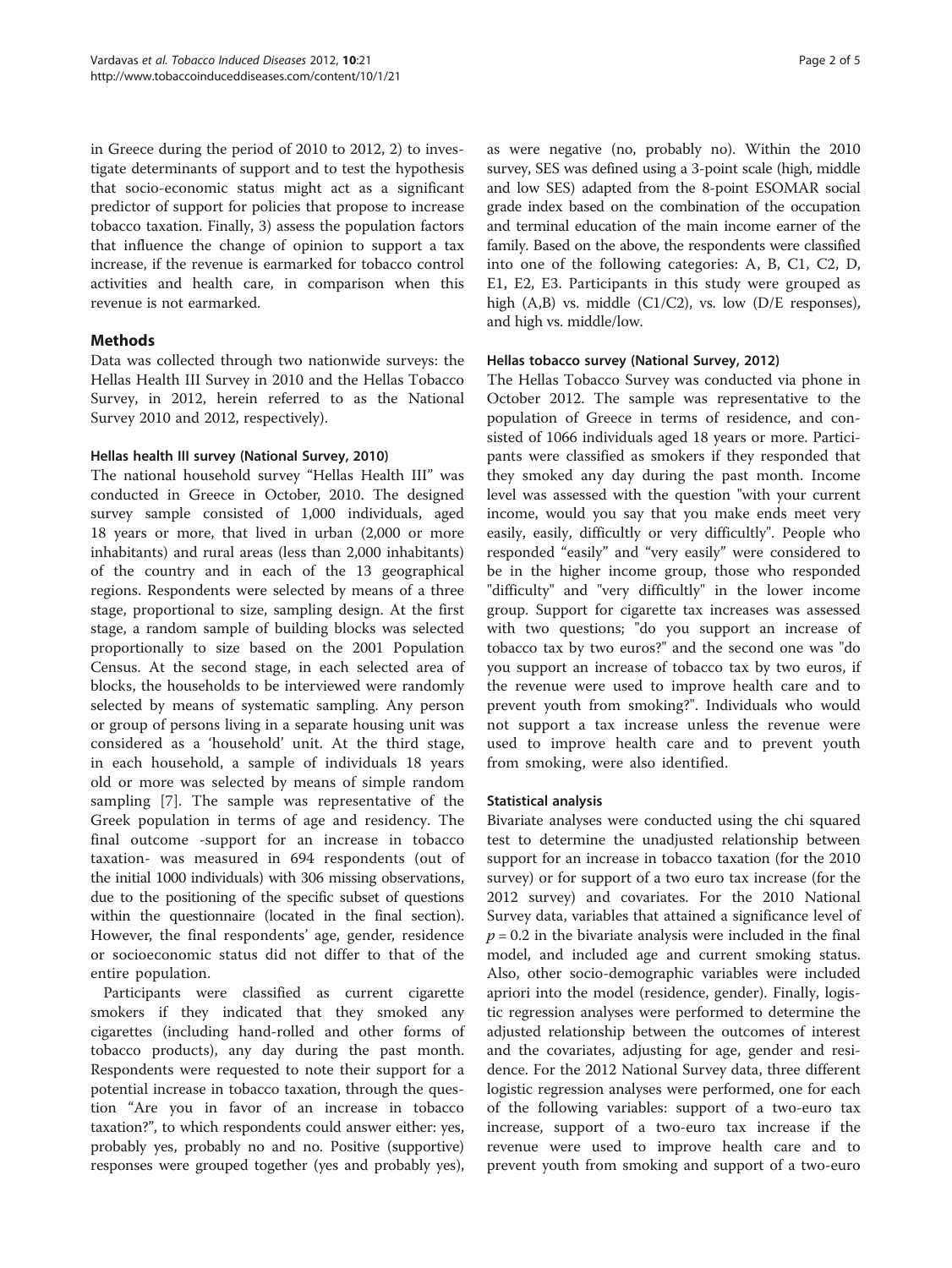| Variable               | aOR  | Adjusted <sup>1</sup> |         | Crude     |               |         |
|------------------------|------|-----------------------|---------|-----------|---------------|---------|
|                        |      | 95% C.I               | p-Value | <b>OR</b> | 95% CI        | p-Value |
| Socioeconomic status   | 0.68 | $0.37 - 1.25$         | 0.211   | 0.71      | $0.42 - 1.21$ | 0.205   |
| Age                    | 0.69 | $0.47 - 1.01$         | 0.059   | 0.61      | $0.43 - 0.85$ | 0.003   |
| Gender                 | 1.17 | $0.83 - 1.66$         | 0.366   | 1.15      | $0.85 - 1.56$ | 0.373   |
| Current Smoking status | 0.12 | $0.08 - 0.17$         | < 0.001 | 0.14      | $0.09 - 0.19$ | < 0.001 |
| Residence              | 0.89 | $0.60 - 1.31$         | 0.560   | 0.94      | $0.67 - 1.33$ | 0.741   |

Table 1 Predictors of support for a non-earmarked increase in tobacco tax in Greece, October 2010

1: Logistic regression model adjusted for age (≤ 34 years vs. >34 years\*), SES (High vs. other\*), gender (male\* vs. female), residence (urban\* vs. rural), current smoking status (current smoker vs. otherwise\*). Asterisks (\*) indicate reference groups.

tax increase only if the revenue were earmarked but not if it weren't. Age, income, education, gender and current smoking status were included in the logistic regression models. Data analysis was performed with SPSS.V17.

## Results

#### National survey 2010

In 2010, almost 1 in 2 respondents  $(46\%, n = 321)$  supported an increase in the taxation on tobacco products, however among non-smokers, support reached 67.1%, in contrast to only 20.4% of current smokers. ( $p < 0.001$ ). Within the bivariate analysis, age was also strongly associated with support for increased taxes on tobacco products (49.4% of older respondents vs. 38.7% of younger respondents,  $p = 0.001$ ). When examining support for increased taxes by SES, this was not found to significantly differ by SES, as 50.6% of high vs. 59.2% of middle vs. 44.9% of low SES respondents supported an increase in taxation ( $p = 0.103$ ). Separating SES by smoking status, there was still no difference in support between participants of different SES ( $p = 0.856$ ). After adjusting for age, gender, current smoking status and place of residence, SES was still not a significant predictor of support for an increase in tobacco taxation (aOR: 0.68; 95% C.I: 0.37-1.25,  $p = 0.211$ ). As seen in Table 1, within the multivariate analysis, the strongest predictor of nonsupport for increased taxation on tobacco products was current smoking status (aOR: 0.12; 95% C.I: 0.08-0.17  $p < 0.001$ ). While a younger age was identified as a significant mediator in the crude analysis, this disappeared in the adjusted (aOR: 0.69; 95% C.I: 0.47-1.01,  $p = 0.059$ ). Neither gender ( $p = 0.366$ ) nor residence ( $p = 0.560$ ) were significantly associated with support for an increase in tobacco taxation.

#### National survey 2012

In 2012, two years after the 2010 survey, support for a flat two euro tax increase was estimated at 43.6%, however, this percentage greatly increased to 72,1%, if the two euro tax increase was to be earmarked for health care and tobacco control. Smokers were again less likely to support the tax increase in both cases (aOR: 0.27 and

0.46 respectively,  $p < 0.001$ ), however the percentage of support still remained substantially elevated. (Figure 1) Within a regression analysis and when exploring the characteristics of the individuals who would only support the tax increase if the revenue was earmarked, only the participants gender was found to be a statistically significant factor, as 58.2% of the women who would not support a two-euro tax increase would change their mind if the revenue were earmarked versus 46.7% of men (p < 0.01). The respondents income (aOR: 0.88; 95% C.I: 0.52-1.48,  $p = 0.627$ ) and education (aOR: 1.15; 95% C.I: 0.80-1.65,  $p = 0.463$ ) were not statistically associated with changing views in regards to a tax increase in the multivariate model, whereas gender remained a statistically significant predictor (aOR: 1.70; 95% C.I: 1.22-2.38,  $p = 0.002$ ). Income, age and education were not statistically significant factors in any of the logistic regression models (Tables [2](#page-3-0) and [3\)](#page-3-0).

#### **Discussion**

Based on our findings, the majority of the Greek population was in support of a flat 2 Euro increase in tobacco taxation, despite the dire financial and social environment in Greece in 2012. This support was not associated with the respondents SES or income, but only with their current smoking status and age. When earmarking the

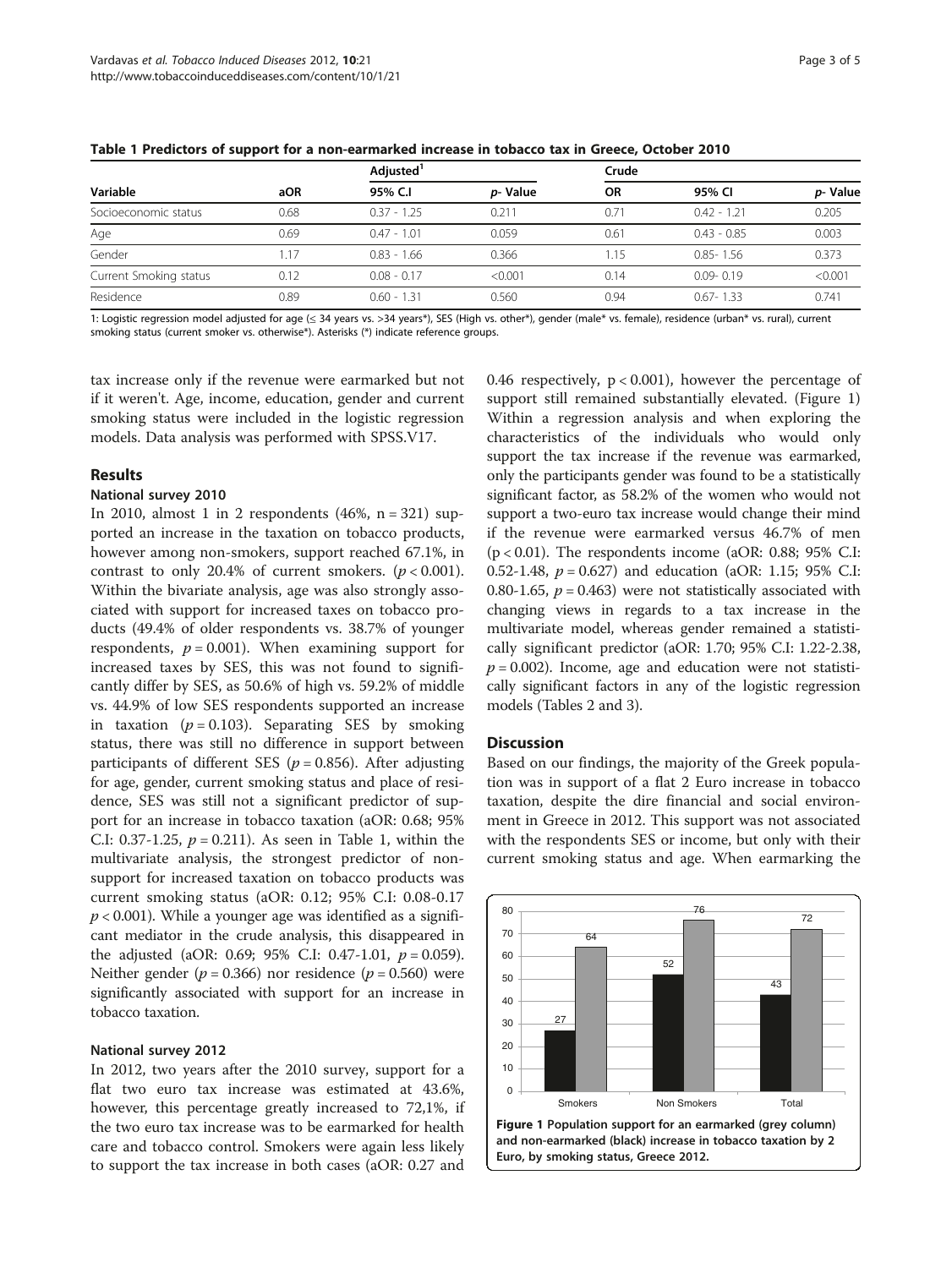| Variable                                                                                          | aOR  | Adjusted <sup>1</sup> |         | Crude     |               |         |
|---------------------------------------------------------------------------------------------------|------|-----------------------|---------|-----------|---------------|---------|
|                                                                                                   |      | 95% C.I               | p-Value | <b>OR</b> | 95% CI        | p-Value |
| Factors related to support for a 2 Euro tax increase if the revenue is not earmarked <sup>2</sup> |      |                       |         |           |               |         |
| Income                                                                                            | 1.17 | $0.74 - 1.87$         | 0.504   | 1.21      | $0.76 - 1.91$ | 0.423   |
| Age                                                                                               | 0.83 | $0.56 - 1.24$         | 0.369   | 0.83      | $0.56 - 1.23$ | 0.356   |
| Gender                                                                                            | 1.39 | $1.03 - 1.88$         | 0.031   | 1.43      | $1.07 - 1.92$ | 0.016   |
| Current Smoking status                                                                            | 0.46 | $0.34 - 0.62$         | < 0.001 | 0.44      | $0.33 - 0.60$ | < 0.001 |
| Education                                                                                         | 1.12 | $0.81 - 1.56$         | 0.485   | 1.11      | $0.81 - 1.52$ | 0.525   |
| Factors related to support of a 2 Euro tax increase If the revenue is earmarked <sup>3</sup>      |      |                       |         |           |               |         |
| Income                                                                                            | 1.12 | $0.75 - 1.67$         | 0.577   | 1.25      | $0.86 - 1.83$ | 0.251   |
| Age                                                                                               | 0.78 | $0.54 - 1.14$         | 0.198   | 0.80      | $0.56 - 1.13$ | 0.201   |
| Gender                                                                                            | 0.93 | $0.71 - 1.21$         | 0.577   | 1.00      | $0.77 - 1.28$ | 0.972   |
| Current Smoking status                                                                            | 0.27 | $0.20 - 0.36$         | < 0.001 | 0.27      | $0.21 - 0.36$ | < 0.001 |
| Education                                                                                         | 1.18 | $0.88 - 1.57$         | 0.272   | 1.17      | $0.89 - 1.53$ | 0.266   |

<span id="page-3-0"></span>Table 2 Characteristics of the population in support of a 2-euro tobacco tax increase if funds are earmarked for health care and tobacco control, and those in support if it is not earmarked, in September 2012, Greece

1: Logistic regression models adjusted for age (≤ 34 years vs. >34 years\*), Income (High vs. middle/low\*), gender (male\* vs. female), education (university vs.

other\*), current smoking status (current smoker vs. otherwise\*). Asterisks (\*) indicate reference groups.

2: These respondents answered yes, when asked if in favor of a 2 Euro tobacco tax increase.

3: These respondents answered yes, when asked if in favor of a 2 Euro tobacco tax increase earmarked towards health care and tobacco control.

revenue, support for an increase in tobacco taxation was noticed, with women found to be more supportive than men, and more likely to change their mind and support the proposed policy. This support was noted even when taking current smoking into account. This suggests that more disadvantaged and more affluent smokers are equally engaged with tobacco control objectives, which is also supported by the absence of a social gradient in rates of stop-smoking attempts in England [[8](#page-4-0),[9](#page-4-0)]. Additionally, price increases are known to possibly have a disproportionate financial impact on low-income smokers, who benefit the most from such incentives [[10](#page-4-0)]. Research has also indicated that smokers of a lower SES were about 25% more likely to utilize at least one price or tax avoidance strategy during their last purchase and have been noted to be more likely to switch to either roll-your-own tobacco or discounted brands to reduce the cost of their habit [\[11](#page-4-0)].

Indeed under the current taxation strategy in Greece, within which roll-your-own tobacco is under taxed in comparison to manufactured, consumer switching, might be an issue. The equalizing of tax rates for different tobacco products in Greece could potentially eliminate this loophole, and should be pursued.

The WHO Framework Convention on Tobacco Control (FCTC) calls for parties to use tobacco pricing and taxes as an effective way of reducing tobacco consumption, an activity which may be subject to industry manipulation [[12,13\]](#page-4-0). This has been demonstrated to be an effective strategy in preventing initiation and uptake among young users, promoting cessation among current users and reducing consumption among those who continue to use [[2](#page-4-0)]. When not earmarked, slightly less than half of the population supported the proposed increase in tobacco taxation, which is very similar to the percentage of the UK

Table 3 Characteristics of the population<sup>1</sup> that support a two Euro tobacco tax increase only if the revenue is earmarked towards health care and tobacco control

| Variable               | aOR  | Adjusted <sup>2</sup> |         | Crude     |               |         |  |  |
|------------------------|------|-----------------------|---------|-----------|---------------|---------|--|--|
|                        |      | 95% C.I               | p-Value | <b>OR</b> | 95% CI        | p-Value |  |  |
| Income                 | 0.88 | $0.52 - 1.48$         | 0.627   | 0.81      | $0.49 - 1.36$ | 0.432   |  |  |
| Age                    | 1.09 | $0.69 - 1.72$         | 0.714   | 1.10      | $0.70 - 1.71$ | 0.686   |  |  |
| Gender                 | 1.70 | $1.22 - 2.38$         | 0.002   | 1.58      | $1.15 - 2.19$ | 0.005   |  |  |
| Current Smoking status | 0.95 | $0.68 - 1.33$         | 0.775   | 0.93      | $0.67 - 1.28$ | 0.637   |  |  |
| Education              | .15  | $0.80 - 1.65$         | 0.463   | 1.19      | $0.83 - 1.69$ | 0.345   |  |  |
|                        |      |                       |         |           |               |         |  |  |

1: These respondents answered no, when asked if in favor of a 2 Euro tobacco tax increase, and yes, if this increase is earmarked towards health care and tobacco control.

2: Logistic regression models adjusted for age (≤ 34 years vs. >34 years\*), Income (High vs. middle/low\*), gender (male\* vs. female), education (university vs. other\*), current smoking status (current smoker vs. otherwise\*). Asterisks (\*) indicate reference groups.